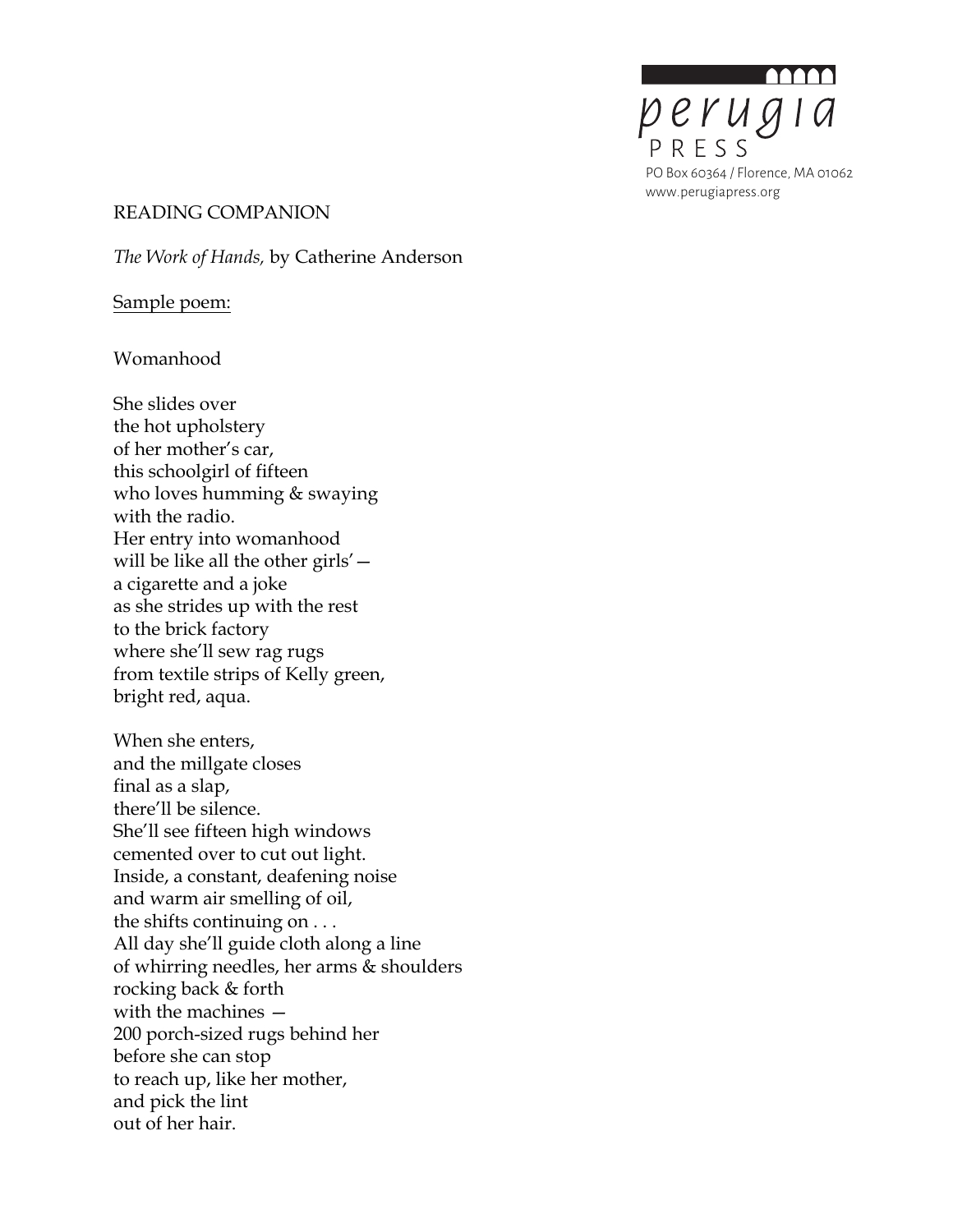### Questions to consider:

- 1. How does Anderson explore innocence and violence through many of these poems? How do the two put together create dynamic tension? Consider "1967" and "What Is Violence?"
- 2. Does the image and idea of "The Work of Hands" change throughout the collection? Why do you think the author chose this as the title?
- 3. Many of these poems explore girlhood and womanhood. How does this collection examine and complicate those cultural norms and ideas about them? Consider "Womanhood," "1967," and "We Were Girls."
- 4. The theme of work, especially manual work, is present throughout this collection. What are some poems that connect with this theme? In what ways do they connect to the theme?
- 5. Why do you think the collection is broken into three sections? How do the quotes at the start of each section relate to or inform them?
- 6. In section II, Anderson sometimes writes from the point of view of other people. For example, one persona poem is written from the perspective of a witness to a 1931 lynching, and another from that of a Puerto Rican girl forced to stop school while her brothers continued their education. Self-consciously, she refers to herself as a "white teacher." Use the poems in this section to consider who gets to tell what stories, and why, and to think about the fine line between empathy and appropriation. How might these poems change if written by the subjects themselves?
- 7. What does Anderson's experience as a teacher, journalist, activist, and advocate bring to these poems? Use examples from specific poems that lend themselves to the ongoing conversation about writing beyond one's own experience, perhaps especially around race.
- 8. In the first poem of this collection, Anderson writes "*We know the heart will never be finished / wanting the earth, / so we suffer.*" How does this collection use everyday beauty to address suffering, and the question of why we want the earth? Consider the poem "Sky and Rain."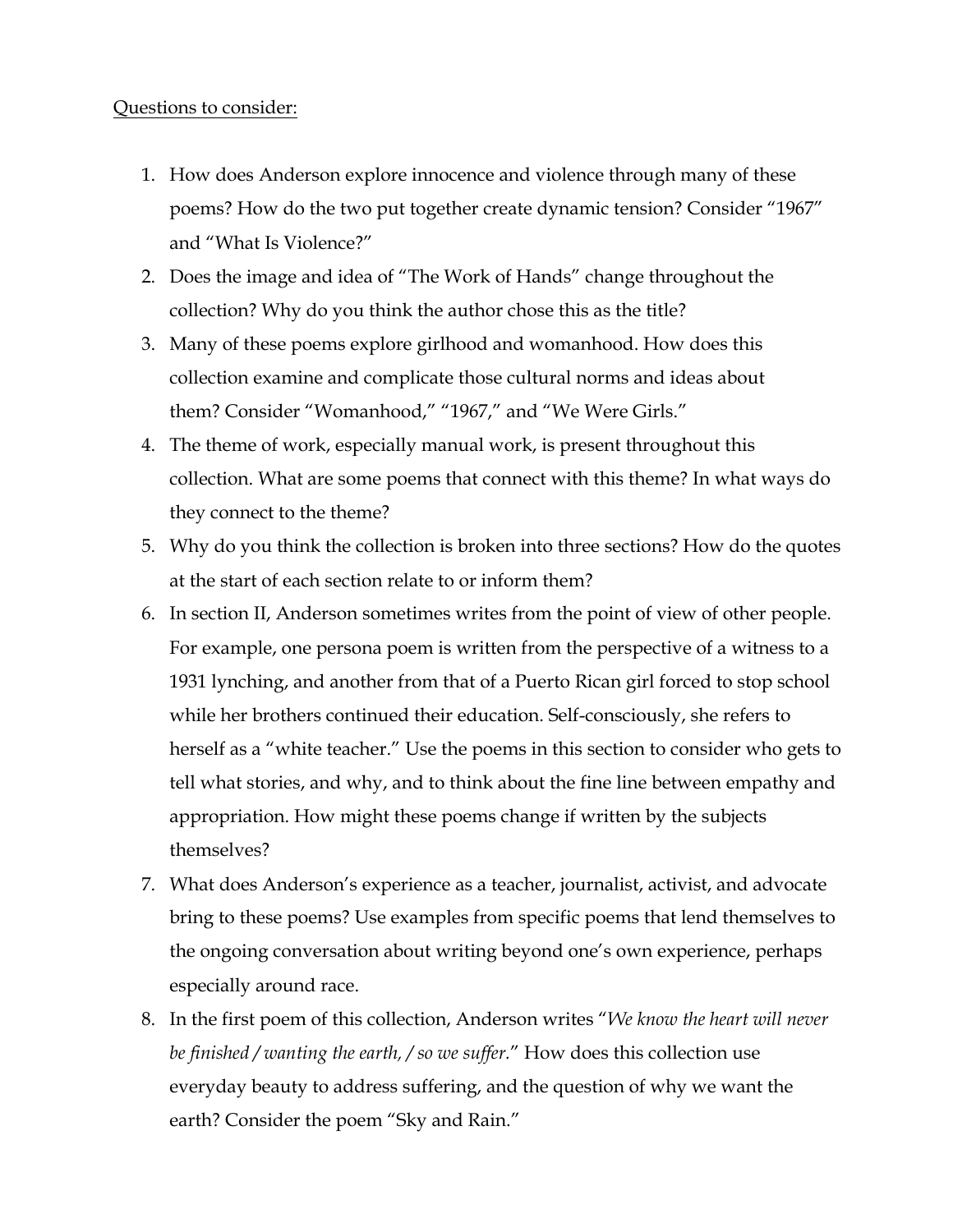# Writing prompts:

- 1. Write a poem using an eyewitness account as your starting point, as Anderson does in "The Witness."
- 2. Write a poem describing your relationship to a specific place, as Anderson does in "Strange & Beautiful Heart."
- 3. Write a poem using Anderson's title "Three Acts of Water." Or substitute her noun for one of your own: "Three Acts of \_\_\_\_\_\_."
- 4. Write a poem starting with the line "Or I am my own ghost" from "Three Acts of Water."

# Other Perugia books that could pair with this collection:

*Each Crumbling House,* Melody S. Gee *Kettle Bottom,* Diane Gilliam *Now in Color,* Jacqueline Balderrama

# Areas of study in which to teach this title:

American Studies Creative Writing / Poetry Ethnic & Gender Studies Women's Studies Working Class Studies / Labor Studies

To order *The Work of Hands,* or any Perugia Press title, you may do so through the bookshop on our website: *perugiapress.org*. For questions about bulk order discounts, course adoption, desk copies, or Catherine Anderson's availability for readings and book talks, contact Editor/Director Rebecca Olander at 413-537-2588 or editor@perugiapress.org.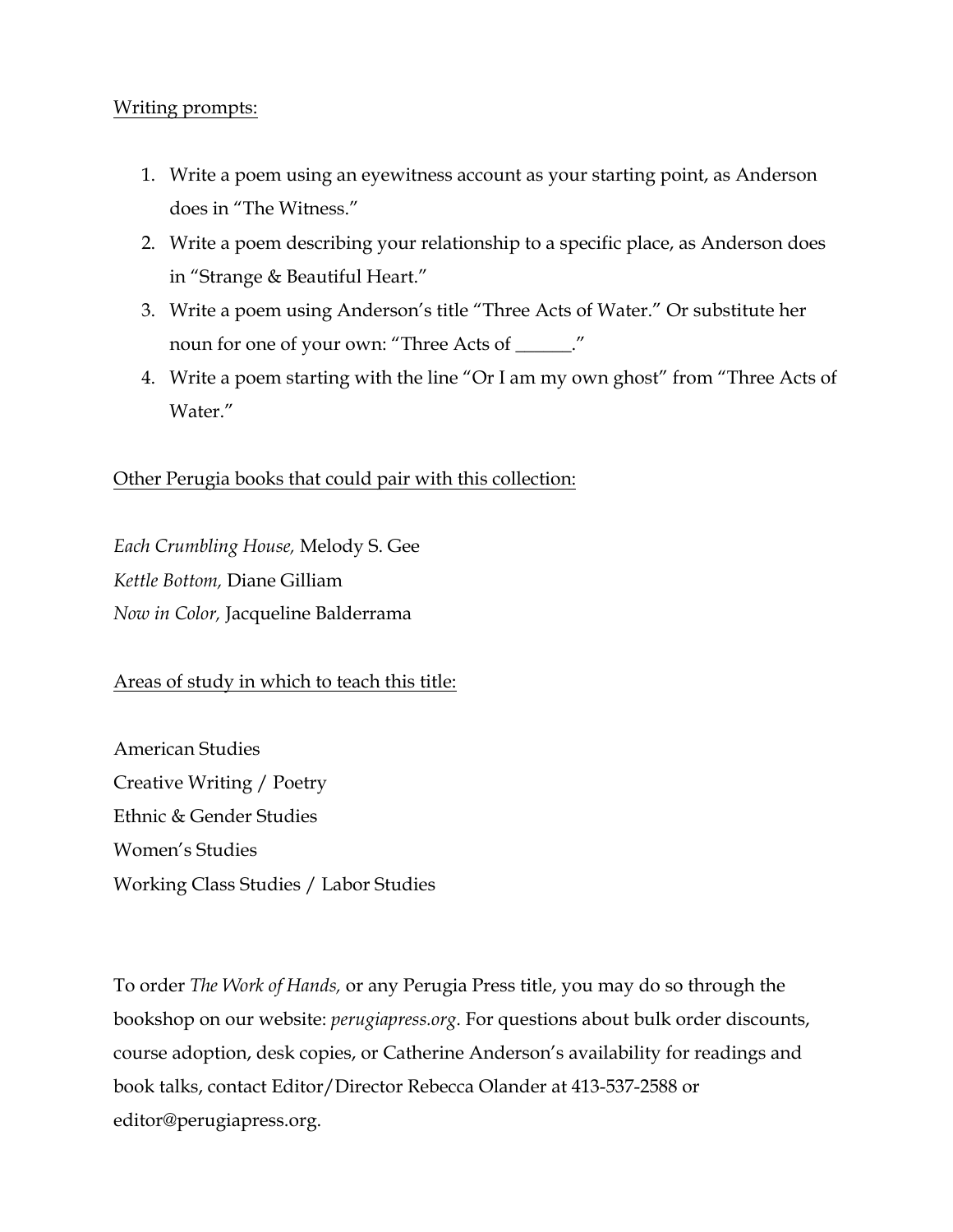#### *The Work of Hands* - A Response in Retrospect, from poet Catherine Anderson:

Thank you so much for including these probing questions in the Reading Companion. They highlight our effort as poets to engage in a world outside of our experience, especially the experience of race and difference. This artistic project, and the challenges it poses, is one I have thought about for years and carry with me today. As a writer and teacher in the eighties through the nineties, I witnessed many immigrants and people of color portrayed as stereotypes or by dismissive generalizations. As a journalist, I wanted to add nuance, and in particular, I wanted to counter what was seen negatively or not seen at all. As a poet, I wanted to take the exploration deeper, and question my own place in this account of damage within our country. When looking over the poems of that second section of the book, I am sorrowed to realize that all of the crises identified in the poems: racism, poverty, illegal wars, the humiliating experiences of refugees and immigrants, and the oppression of women, are still constant in our culture today. At the same time, I'm buoyed by the resounding uprising against these crimes in the form of national and worldwide protest. I am also struck by the current simultaneity of these issues, how they interconnect—their intersectionality. This is a lifelong project for activists. For poets, the same. The project is not over on finishing a poem. We don't yet have justice in our country.

There are many ways to handle this poetic project I've chosen. Central to it is the discipline of care, respect, and awareness. Sourcing is important, and I tried to provide that as best I could. The book took over a decade to write, was revised a lot, and poems have been shared with a wide range of readers outside my own ethnic community. Another central ethic to the approach I took: In rendering a multiplicity of voices against the background of a speaker seeking to understand, I wanted to make sure the speaker owned her subjectivity, and was clearly identified ("I was your white teacher.") as in the first poem of the series, "What is Violence?" I've always thought of the whole middle section of the book as one long poem documenting our brutal, difficult country, experienced from different angles, but integrated by a questioning speaker.